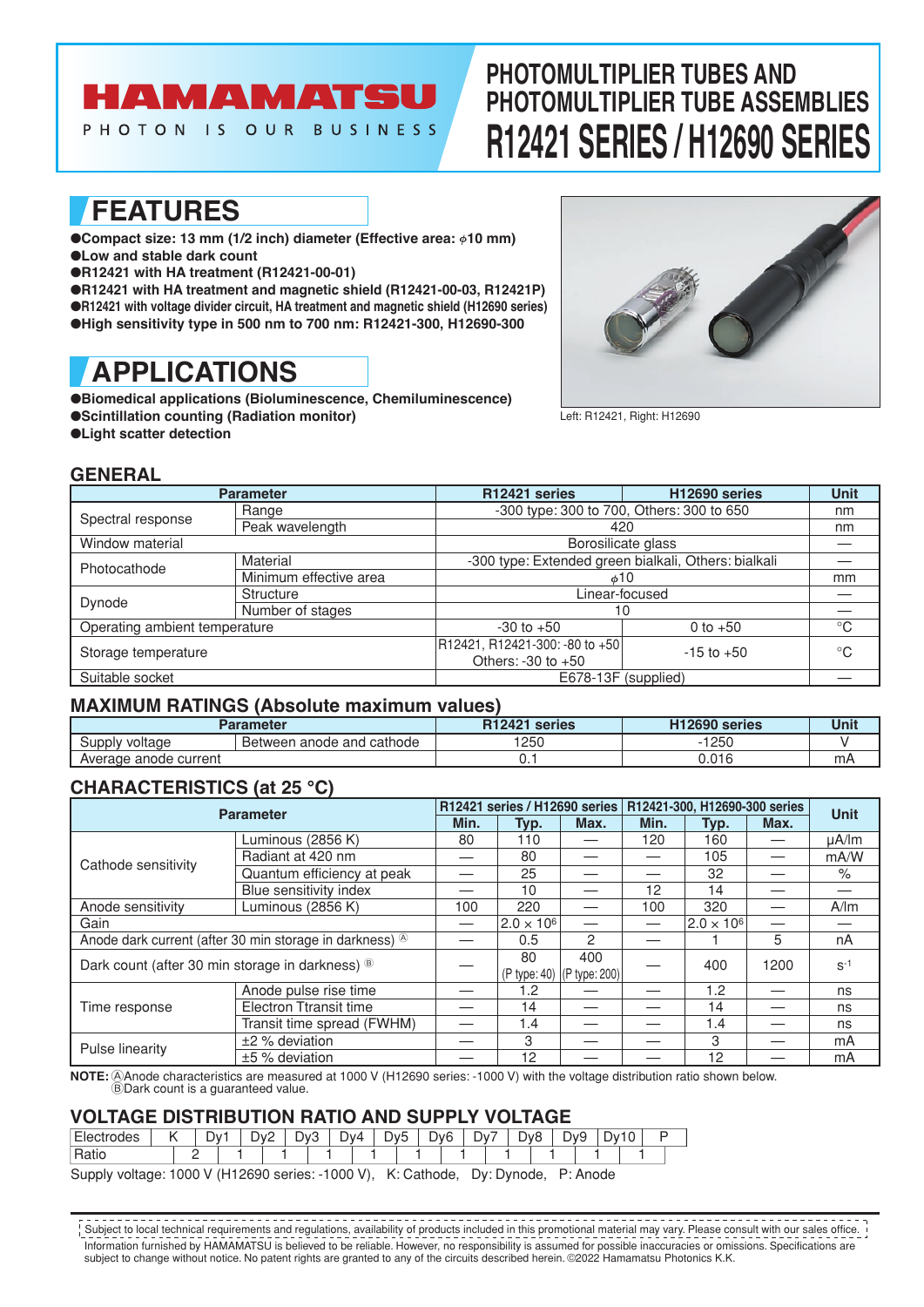## **PHOTOMULTIPLIER TUBES AND PHOTOMULTIPLIER TUBE ASSEMBLIES R12421 SERIES / H12690 SERIES**

## Figure 1: Typical spectral response Figure 2: Typical gain



WAVELENGTH (nm)



TIME (2 ns/div.)













Figure 3: Time response (Example) Figure 4: Single photon pulse height distribution (Example)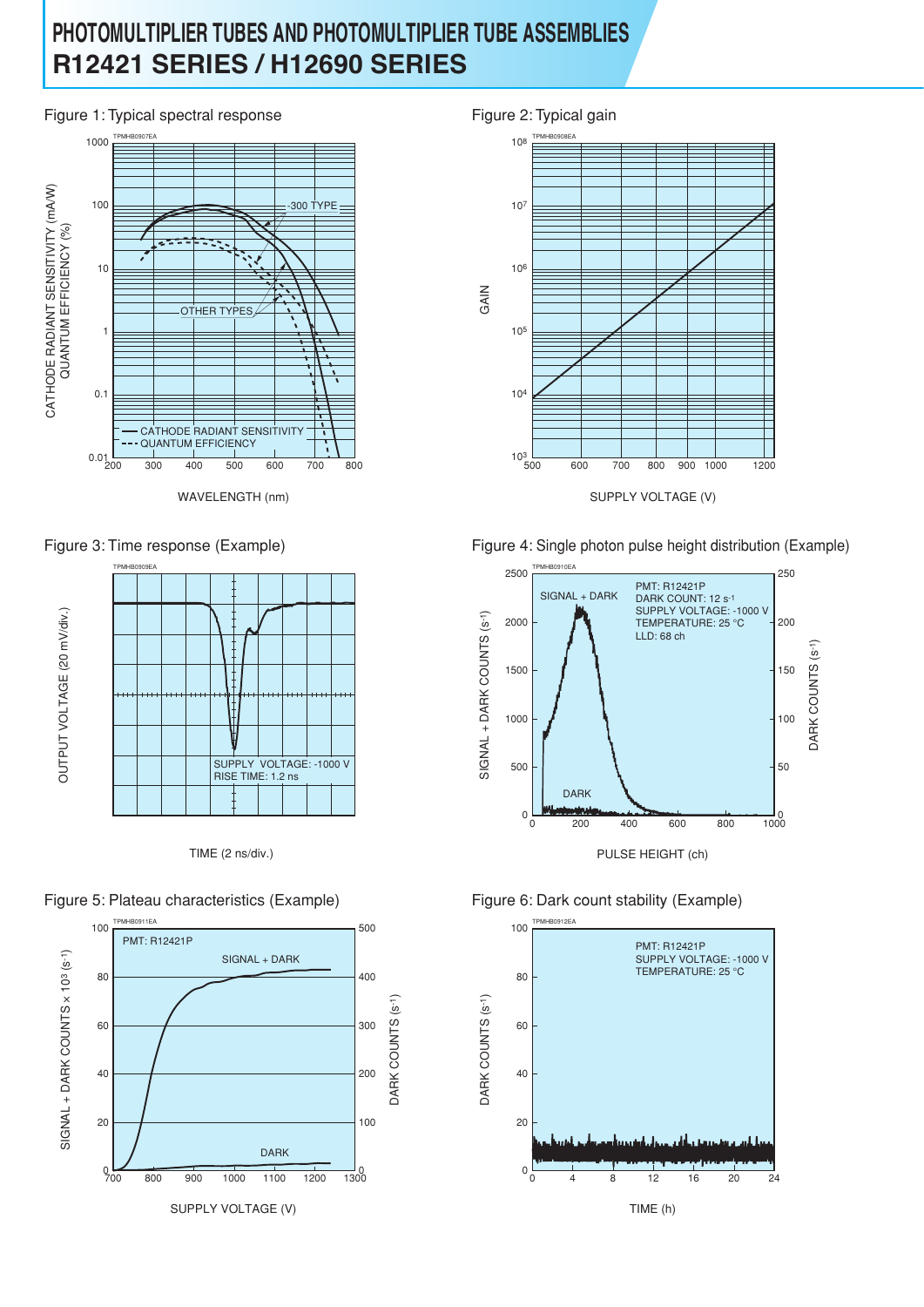M A M  $\blacktriangle$ PHOTON IS OUR BUSINESS

> $_9$  DY6 10 DY4 11 DY2 12

10 MIN.

 $\frac{1}{2}$ 

13 MAX.

'ıc



Figure 7: Dark count vs. Temperature (Example) Figure 8: Block diagram for photon counting











\* HAMAMATSU also provides C13890 series and C10940 series high voltage power supply modules.